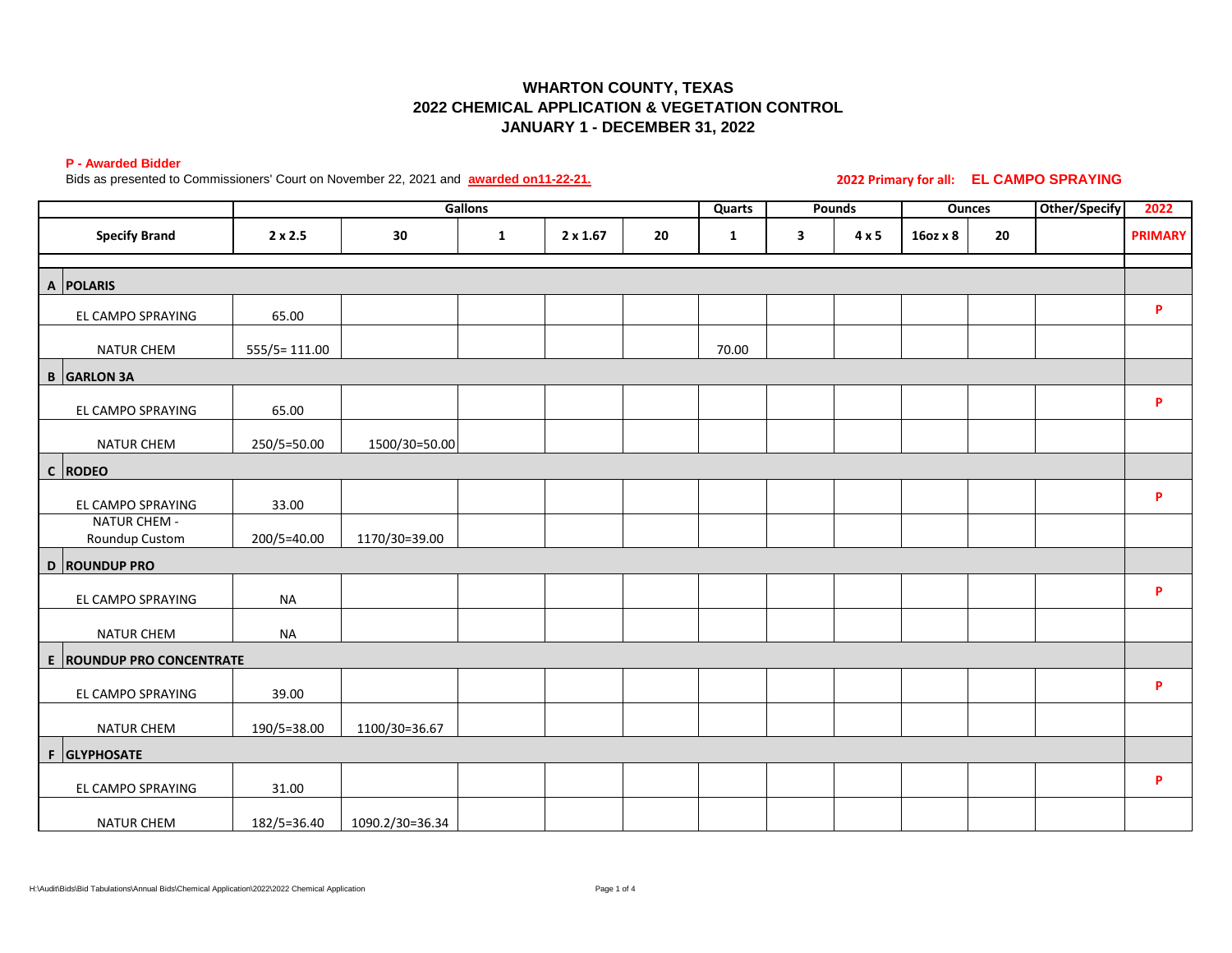|                               |                |                                  | Gallons      |                 |    | <b>Quarts</b> |              | Pounds       |          | <b>Ounces</b> | <b>Other/Specify</b> | 2022               |
|-------------------------------|----------------|----------------------------------|--------------|-----------------|----|---------------|--------------|--------------|----------|---------------|----------------------|--------------------|
| <b>Specify Brand</b>          | $2 \times 2.5$ | 30                               | $\mathbf{1}$ | $2 \times 1.67$ | 20 | $\mathbf{1}$  | $\mathbf{3}$ | $4 \times 5$ | 16oz x 8 | 20            |                      | <b>PRIMARY</b>     |
|                               |                |                                  |              |                 |    |               |              |              |          |               |                      |                    |
| $G$ 2-4 D                     |                |                                  |              |                 |    |               |              |              |          |               |                      |                    |
| EL CAMPO SPRAYING             | 17.50          |                                  |              |                 |    |               |              |              |          |               |                      | P                  |
| NATUR CHEM                    | 130/5=26.00    | 750/30=25.00                     |              |                 |    |               |              |              |          |               |                      |                    |
| H  90% NON-ICONIC SURFACTANT  |                |                                  |              |                 |    |               |              |              |          |               |                      |                    |
| EL CAMPO SPRAYING -           |                |                                  |              |                 |    |               |              |              |          |               |                      |                    |
| Ad Spray 90                   | 27.00          |                                  |              |                 |    |               |              |              |          |               |                      | P                  |
| <b>NATUR CHEM</b>             | 70/5=14.00     |                                  |              |                 |    |               |              |              |          |               |                      |                    |
| <b>I DRIFT CONTROL</b>        |                |                                  |              |                 |    |               |              |              |          |               |                      |                    |
| EL CAMPO SPRAYING -           |                |                                  |              |                 |    |               |              |              |          |               |                      |                    |
| Accuracy                      |                |                                  |              |                 |    | 14.00         |              |              |          |               |                      | $\pmb{\mathsf{P}}$ |
| NATUR CHEM                    |                |                                  |              |                 |    | 14.00         |              |              |          |               |                      |                    |
| $\mathbf J$<br><b>HABITAT</b> |                |                                  |              |                 |    |               |              |              |          |               |                      |                    |
| EL CAMPO SPRAYING             | <b>NA</b>      |                                  |              |                 |    |               |              |              |          |               |                      | P                  |
| NATUR CHEM                    |                | 693.75/5=138.75 4162.5/30=138.75 |              |                 |    |               |              |              |          |               |                      |                    |
| K MSO                         |                |                                  |              |                 |    |               |              |              |          |               |                      |                    |
|                               |                |                                  |              |                 |    |               |              |              |          |               |                      | P                  |
| EL CAMPO SPRAYING             | 20.00          |                                  |              |                 |    |               |              |              |          |               |                      |                    |
| NATUR CHEM                    | 75/5=15.00     |                                  |              |                 |    |               |              |              |          |               |                      |                    |
| L DYNE-AMIC                   |                |                                  |              |                 |    |               |              |              |          |               |                      |                    |
| EL CAMPO SPRAYING             | 55.50          |                                  |              |                 |    |               |              |              |          |               |                      | P                  |
| NATUR CHEM                    | <b>NA</b>      |                                  |              |                 |    |               |              |              |          |               |                      |                    |
| M TRYCERA                     |                |                                  |              |                 |    |               |              |              |          |               |                      |                    |
|                               |                |                                  |              |                 |    |               |              |              |          |               |                      | P                  |
| EL CAMPO SPRAYING             | 86.00          |                                  |              |                 |    |               |              |              |          |               |                      |                    |
| NATUR CHEM                    | <b>NA</b>      |                                  |              |                 |    |               |              |              |          |               |                      |                    |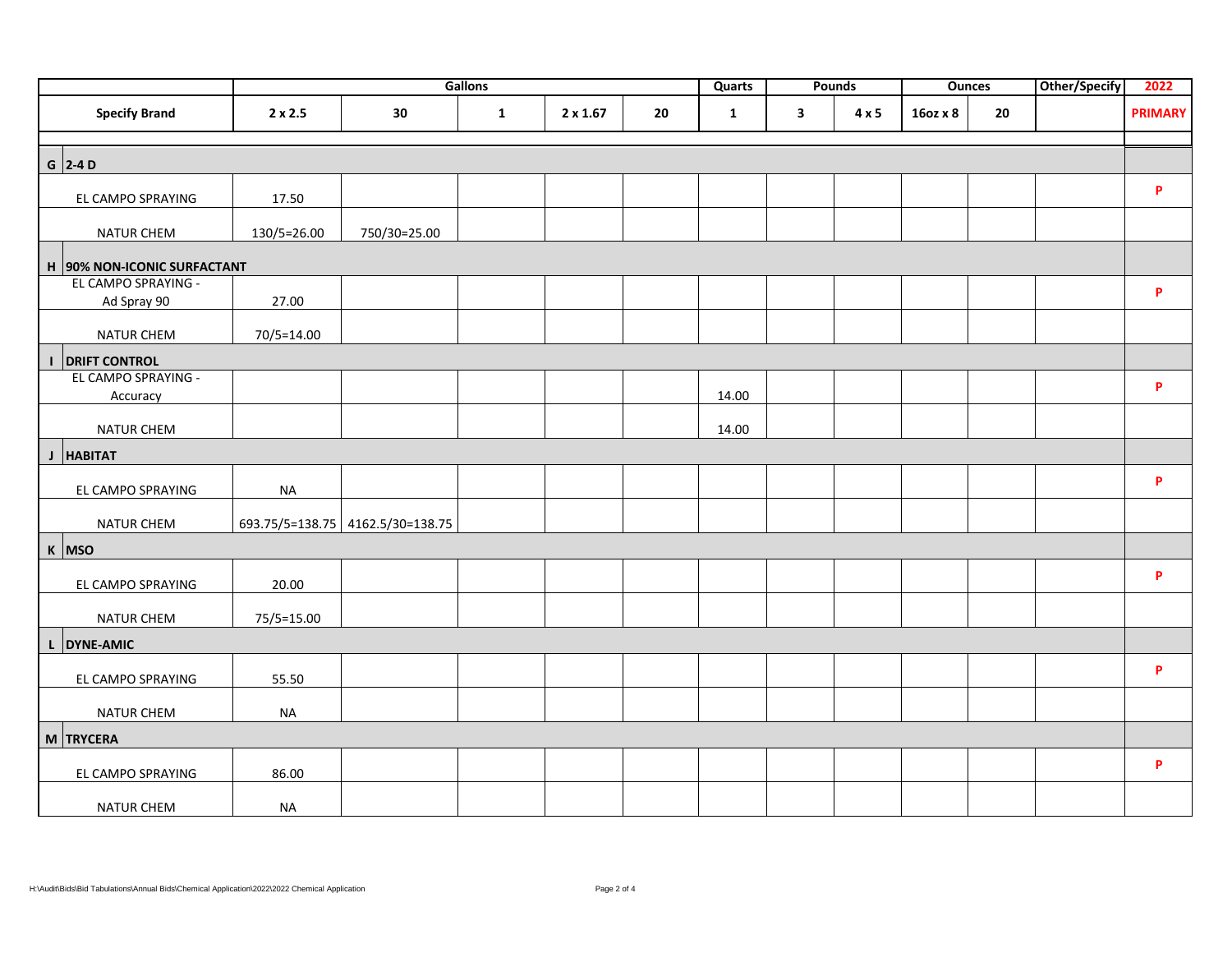|                      | Gallons<br>Quarts |                | Pounds       |                 | <b>Ounces</b> |              | <b>Other/Specify</b> | 2022         |                       |                    |                            |                |
|----------------------|-------------------|----------------|--------------|-----------------|---------------|--------------|----------------------|--------------|-----------------------|--------------------|----------------------------|----------------|
| <b>Specify Brand</b> | $2 \times 2.5$    | 30             | $\mathbf{1}$ | $2 \times 1.67$ | 20            | $\mathbf{1}$ | $\mathbf{3}$         | $4 \times 5$ | 16oz x 8              | 20                 |                            | <b>PRIMARY</b> |
| N CROP OIL           |                   |                |              |                 |               |              |                      |              |                       |                    |                            |                |
| EL CAMPO SPRAYING    | 10.00             |                |              |                 |               |              |                      |              |                       |                    |                            | P              |
| NATUR CHEM           | 75/5=15.00        |                |              |                 |               |              |                      |              |                       |                    |                            |                |
| O REMEDY             |                   |                |              |                 |               |              |                      |              |                       |                    |                            |                |
| EL CAMPO SPRAYING    |                   |                | 65.00        |                 |               |              |                      |              |                       |                    |                            | P              |
| NATUR CHEM           | 465/5=93.00       | 2550/30=85.00  | 93.00        |                 |               |              |                      |              |                       |                    |                            |                |
| P ESCORT             |                   |                |              |                 |               |              |                      |              |                       |                    |                            |                |
| EL CAMPO SPRAYING    |                   |                |              |                 |               |              |                      |              | 6.00                  |                    |                            | P              |
| <b>NATUR CHEM</b>    |                   |                |              |                 |               |              |                      |              | 448/128oz<br>$= 3.50$ |                    |                            |                |
| Q CAPSTONE           |                   |                |              |                 |               |              |                      |              |                       |                    |                            |                |
| EL CAMPO SPRAYING    | 55.00             |                |              |                 |               |              |                      |              |                       |                    |                            | P              |
| <b>NATUR CHEM</b>    | 250/5=50.00       | 1500/30=50.00  |              |                 |               |              |                      |              |                       |                    |                            |                |
| R PLATEAU            |                   |                |              |                 |               |              |                      |              |                       |                    |                            |                |
| EL CAMPO SPRAYING    |                   |                | 125.00       |                 |               |              |                      |              |                       |                    |                            | P              |
| <b>NATUR CHEM</b>    | 730/5=146.00      | 4440/30=148.00 | 148.00       |                 |               |              |                      |              |                       |                    |                            |                |
| S OUTRIDER           |                   |                |              |                 |               |              |                      |              |                       |                    |                            |                |
| EL CAMPO SPRAYING    |                   |                |              |                 |               |              |                      |              | 16.00                 |                    |                            | P              |
| NATUR CHEM           |                   |                |              |                 |               |              |                      |              |                       | $360/20=$<br>18.00 |                            |                |
| T METHOD             |                   |                |              |                 |               |              |                      |              |                       |                    |                            |                |
| EL CAMPO SPRAYING    | 322.56            |                |              |                 |               |              |                      |              |                       |                    |                            | P              |
| <b>NATUR CHEM</b>    | 1525/5=305.00     |                |              |                 |               |              |                      |              |                       |                    |                            |                |
| U GRAZON NEXT HL     |                   |                |              |                 |               |              |                      |              |                       |                    |                            |                |
| EL CAMPO SPRAYING    |                   |                | 52.00        |                 |               |              |                      |              |                       |                    |                            | P              |
| NATUR CHEM           |                   |                |              |                 |               |              |                      |              |                       |                    | 198 2X2/4 gal<br>$= 49.50$ |                |